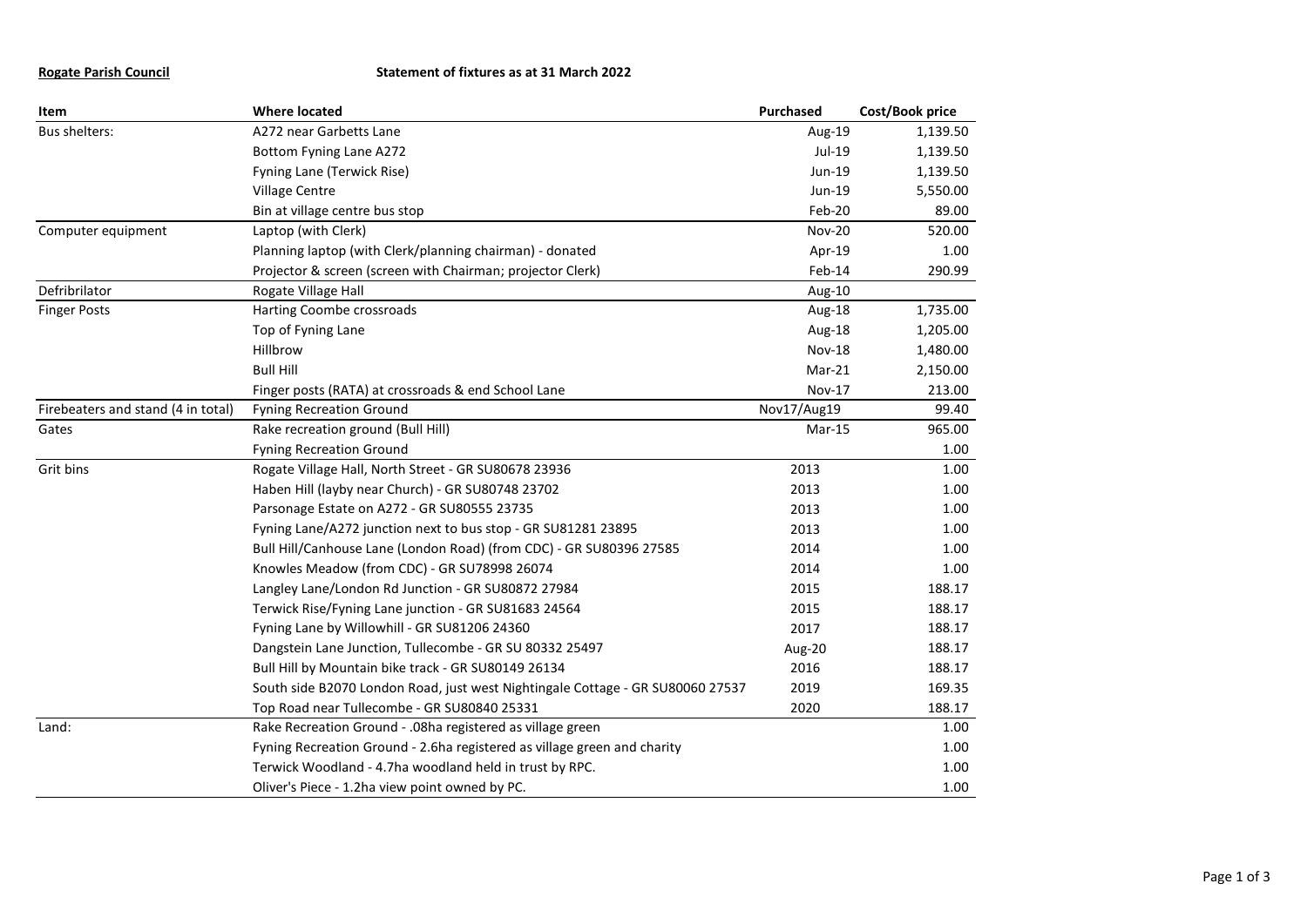| Notice Boards         | Rogate Shop-July 2014                                                           | 265.00           |          |
|-----------------------|---------------------------------------------------------------------------------|------------------|----------|
|                       | <b>Rogate Shop</b>                                                              | <b>Nov-21</b>    | 874.08   |
|                       | Fyning Lane/Terwick Rise                                                        | Mar-14           | 265.00   |
|                       | Hillbrow                                                                        | Dec-15           | 277.00   |
|                       | <b>Fyning information board</b>                                                 | <b>Dec-21</b>    | 740.00   |
| Outdoor gym equipment | Rogate RG                                                                       | Sep-20           | 8,332.50 |
| Phone Box             | By Parsonage Estate entrance                                                    | Aug-17           | 1.00     |
| Play equipment:       |                                                                                 |                  |          |
| <b>Hugo Platt</b>     | Swing                                                                           | Dec-18           | 5,144.00 |
|                       | Seesaw (bought by YC)                                                           | Feb-17           | 1,468.80 |
|                       | 3-part wooden trail                                                             | Feb-17           | 2,491.20 |
|                       | Circular slatted litter bin with steel liner                                    | Feb-17           | 430.80   |
|                       | Robinia hardwood seat                                                           | Feb-17           | 372.00   |
|                       | Natural Purbeck boulders x 2                                                    | Feb-17           | 240.00   |
|                       | Baby swing                                                                      | Apr-17           | 165.00   |
|                       | Fence                                                                           | <b>Jul-20</b>    | 1,650.00 |
| Rogate RG             | 2 sets swings                                                                   |                  | 1.00     |
|                       | Pyramid-type climbing net                                                       |                  | 1.00     |
|                       | <b>Bridge</b>                                                                   |                  | 1.00     |
|                       | Curved seat                                                                     |                  | 1.00     |
|                       | High slide with climbing wall & fireman's pole                                  |                  | 1.00     |
|                       | Upright spinner                                                                 |                  | 1.00     |
|                       | 2-section balance trail with steppers leading to, from and between.             |                  | 1.00     |
|                       | Grass mound incorporating crawl tunnel, climbing boulders, fencing, 2 x slides, |                  |          |
|                       | steps up and pull-up rope and ladder.                                           | not on orig list |          |
|                       | Spring see-saw                                                                  | not on orig list |          |
|                       | Seating benches x 2                                                             |                  |          |
|                       | Litter bins x 2                                                                 |                  |          |
|                       | Flower talk tubes (2 talking points)                                            | not on orig list |          |
|                       | Free-standing boulders                                                          | not on orig list |          |
|                       | <b>Birch tree</b>                                                               | not on orig list |          |
|                       | Sensory planting                                                                | not on orig list |          |
|                       | Path                                                                            | not on orig list |          |
|                       | Roller log                                                                      | replaced 2020    | 625.00   |
|                       | Fence                                                                           |                  | 1.00     |
|                       | Gates (2)                                                                       |                  | 1.00     |
|                       | Ground surface - safety matting & grassed                                       |                  | 1.00     |
|                       | Signage                                                                         | not on orig list |          |